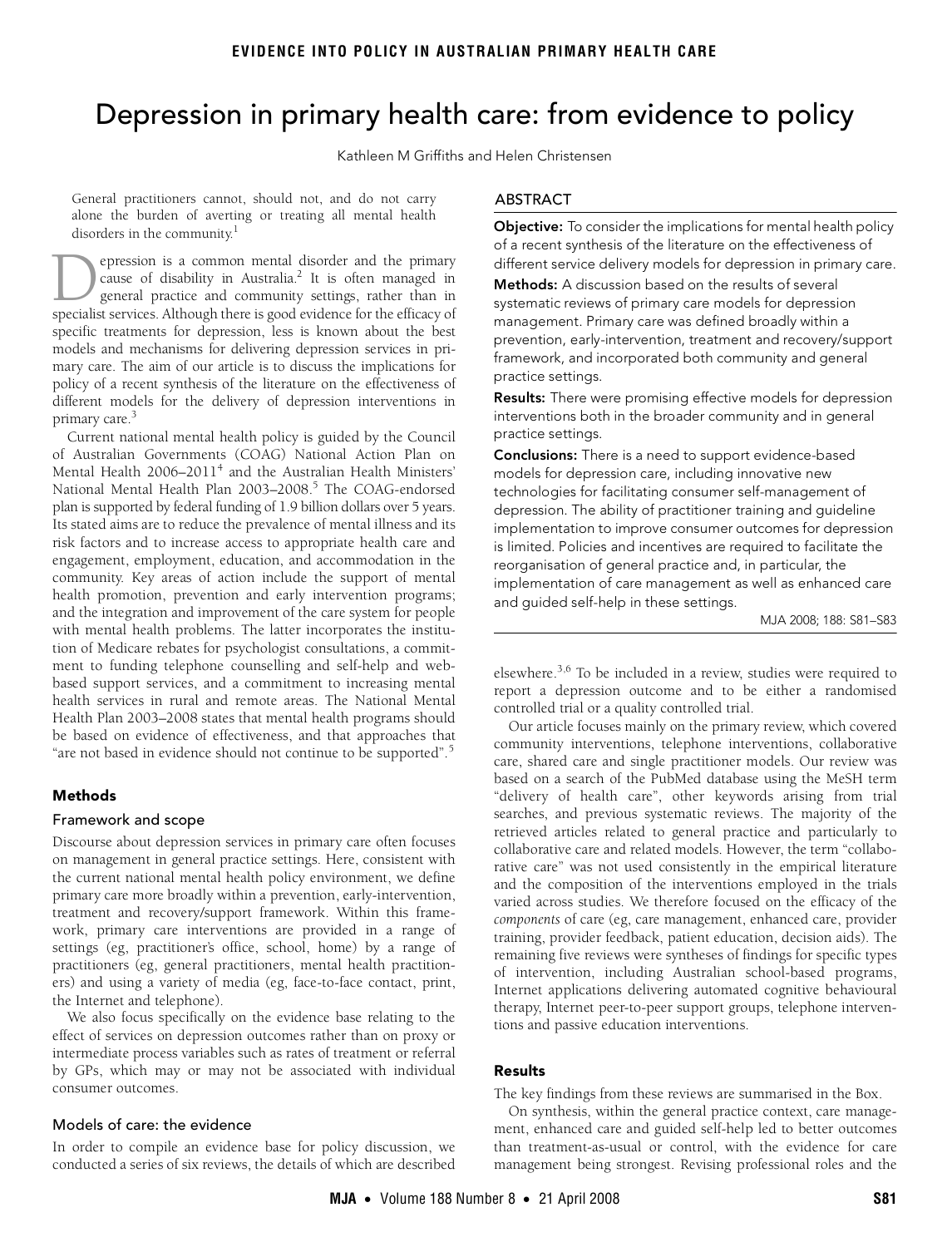## Key findings from systematic reviews of the effectiveness of models in general practice and community settings for improving depression outcomes

#### General practice context

Improvement in depression outcomes relative to treatment-as-usual or control condition

- Care management: assistance within the practice in managing patient care (eg, the use of care managers such as a nurse to monitor and manage patients)
- Enhanced/extended care: the use of specialist practitioners or the direct provision of enhanced therapy within the practice (eg, cognitive behaviour therapy provided by a health professional)
- Guided self-help in general practice: the use of computer-based programs or other self-help materials supervised by a practitioner (eg, a nurse)
- Systematic tracking by a non-doctor: monitoring of patient progress and/or provision of enhanced care (eg, by a nurse or psychologist)
- Revision of professional roles: for example, a nurse assumes the role of case manager. Role shifting often involves greater involvement of non-health professionals in care delivery
- Incorporation of patient preferences into care

No improvement in depression outcomes relative to treatment-asusual or control

- General practitioner training and feedback: interventions designed to improve outcomes by improving GP skills, including education and the provision of clinical practice guidelines
- Pharmacist interventions: tracking by a pharmacist over time (eg, of prescribed antidepressants)

#### Community context

Improvement in depression outcomes

- Community treatment interventions: depression treatment in organisations based in the community (eg, interpersonal therapy in school-based clinics)
- Automated Internet applications (eg, automated cognitive behaviour therapy)
- School-based interventions (eg, cognitive behavioural interventions) More evidence of effectiveness required
- Telephone interventions
- Internet support groups: peer-to-peer support (eg, bulletin boards)
- Passive education (eq, brochures, lectures, Internet)

use of a non-GP to track patients — as, for example, when a nurse assumes the role of case manager and contacts patients regularly (particularly in cases in which a behavioural treatment is provided) — is effective in general practice. Incorporating patient preferences into care is also associated with better outcomes.

The mechanisms underlying the efficacy of these models and components have not been systematically investigated. However, care management may work by increasing adherence, $\frac{7}{1}$  $\frac{7}{1}$  $\frac{7}{1}$  by providing evidence-based psychological therapy rather than no therapy or generic counselling,<sup>[8](#page-2-8)</sup> and by detecting early any changes in mental health status or barriers (eg, side effects) that require a change in treatment regime or level. Incorporating consumer preferences may improve outcomes by increasing therapeutic alliance $^9$  $^9$  and averting non-adherence. $^{10}$  $^{10}$  $^{10}$ 

By contrast, and consistent with previous reviews, $\frac{7}{7}$  GP training and feedback did not improve depression outcomes. The reasons for this are unclear. It is possible that time constraints associated with the demands of a busy general practice militate against the

optimal management of depression, even when the GP is well trained. Alternatively, the nature or level of training provided to the GPs may have been insufficient.

Finally, the reviews revealed that incorporating patient preferences into care was helpful and that early interventions, treatments and prevention programs can effectively improve depression outcomes within non-GP-based community settings, including schools and the Internet (Box).

# Discussion

Most high-quality trials of the effectiveness of intervention models in general practice have been undertaken in the United Kingdom and the United States. Thus, some caution must be exercised in generalising the results of our synthesis of general practice trials to the Australian context. However, the data suggest that there would be value in incorporating a mental health care manager into general practices. The role of the care manager would be to maintain contact with patients, to track their progress (either through face-to-face contact or by telephone), to provide feedback to the GP, to facilitate or arrange contact between the patient and GP as needed, to encourage adherence to medication, and to provide or organise evidence-based psychological interventions. These interventions could be face to face, via telephone, or in the form of guided self-help (for example, by means of a hard copy manual or computer program). Funding models and practical methods of accommodating mental health care managers in general practice settings are required, including models that involve the possibility of sharing managers across smaller practices.

In addition, there is a need to invest in existing evidence-based community interventions for depression. An example of a COAGsupported area of intervention is in schools. Currently, mental health programs are delivered by the federal government-funded MindMatters program. Although we specifically reviewed sources of evidence concerning Australian school programs, we found little outcome evidence concerning MindMatters at the time of our review. Nevertheless, we believe that MindMatters would provide an excellent platform for the delivery of programs that are of demonstrated efficacy (such as the Australian-based FRIENDS program developed at the University of Queensland).

Similarly, evidence-based community self-help interventions, including those accessible on the Internet,  $11,12$  $11,12$  are currently available for reducing depression symptoms.

Thus our findings provide evidence to support, in principle, the COAG initiative to fund web-based services. Such initiatives have the potential to reduce the pressure on recently introduced Medicare-funded psychologist services and to provide a service to those who would opt not to receive face-to-face services or to whom such services are inaccessible. Overall, the uptake of Medicare-funded access to psychologists has been considerably in excess of that anticipated.<sup>13</sup> However, at the time of writing, no published data were available reporting on the uptake of the Medicare-funded psychologist care in rural areas or of the federal government-funded services delivered through rural Australian Divisions of General Practice. However, given the paucity of psychologists in rural areas<sup>[14](#page-2-14)</sup> and the difficulty of attracting and retaining them in rural settings,<sup>15</sup> it is unlikely that the allocation of funding for local psychologists will by itself solve rural care access issues, particularly for consumers who are located a long distance from larger rural centres. Moreover, there is evidence that